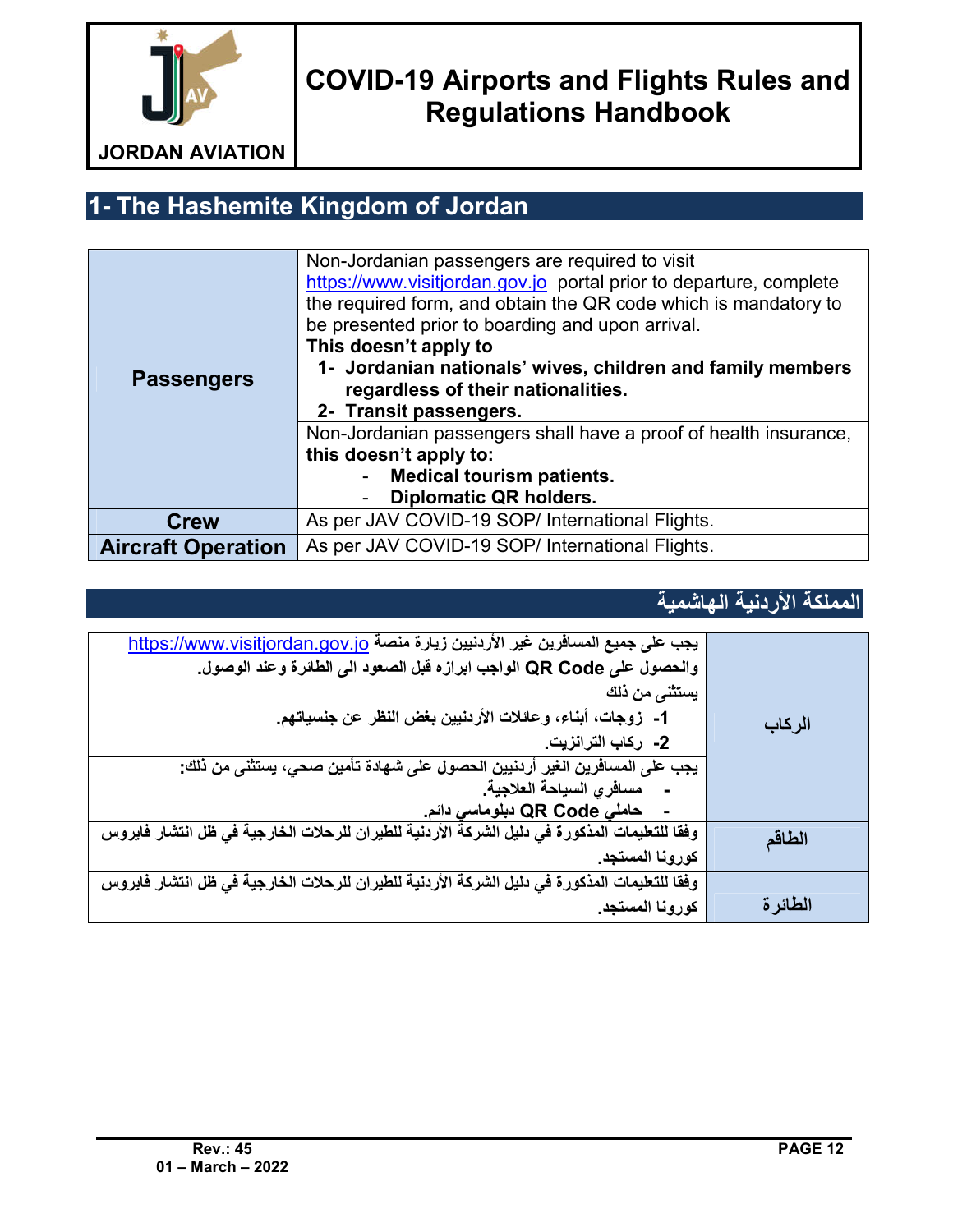

# **2- United Arab Emirates**

| <b>Passengers</b>         | Negative PCR for COVID-19 Issued from a certified laboratory<br>within the last 48 hours before the flight departure time. This does<br>not apply to:<br>Fully vaccinated passengers; the vaccination certificated<br>must be printed in Arabic or English and must have a QR<br>Code.<br><b>UAE Nationals.</b><br>- Passengers younger than 12 years old,<br>Passenger with a valid medical certificate issued by the<br>relevant authorities that the passenger has recovered from<br>COVID-19 within a period of one (1) month (the date of<br>recovery and the date of arrival) provided with QR code.<br>Passengers with disabilities<br>Passengers travelling to Dubai (DXB) or Sharjah (SHJ) as<br>tourists must have health insurance.<br>Passengers travelling to <b>Dubai (DXB)</b> must also download the<br>COVID19 - DXB Smart App.<br>Passengers arriving to Sharjah (SHJ) must download Al-HOSN<br>mobile application. |  |
|---------------------------|---------------------------------------------------------------------------------------------------------------------------------------------------------------------------------------------------------------------------------------------------------------------------------------------------------------------------------------------------------------------------------------------------------------------------------------------------------------------------------------------------------------------------------------------------------------------------------------------------------------------------------------------------------------------------------------------------------------------------------------------------------------------------------------------------------------------------------------------------------------------------------------------------------------------------------------|--|
|                           | Airline crew without a printed negative COVID-19 PCR test result                                                                                                                                                                                                                                                                                                                                                                                                                                                                                                                                                                                                                                                                                                                                                                                                                                                                      |  |
| <b>Crew</b>               | of a test taken at most 72 hours before departure from the first<br>embarkation point are subject to quarantine until their next flight.                                                                                                                                                                                                                                                                                                                                                                                                                                                                                                                                                                                                                                                                                                                                                                                              |  |
|                           | An isolation area for the suspected cases shall be reserved                                                                                                                                                                                                                                                                                                                                                                                                                                                                                                                                                                                                                                                                                                                                                                                                                                                                           |  |
| <b>Aircraft Operation</b> | onboard the aircraft.                                                                                                                                                                                                                                                                                                                                                                                                                                                                                                                                                                                                                                                                                                                                                                                                                                                                                                                 |  |

#### **الإمارات العربیة المتحدة**

| نتيجة اختبار PCR سلبية لفيروس كورونا (COVID-19) صادرة خلال 48 ساعة        |        |
|---------------------------------------------------------------------------|--------|
| الأخيرة قبل وقت اقلاع الرحلة.                                             |        |
| يستثنى من ذلك:                                                            |        |
| 1- الأشخاص الحاصلين على جميع الجرعات المطلوبة من مطعوم فيروس كورونا،      |        |
| كما يجب أن تكون شهادة المطعوم باللغة العربية أو الإنجليزية بشرط أن تحتوي  | الركاب |
| على QR Code.                                                              |        |
| 2- المواطنين.                                                             |        |
| 3- الأطفال دون 12 عام.                                                    |        |
| 4-    الأشخاص الحاصلين على شهادة تفيد بتعافيهم من فيروس كورونا من مدة شهر |        |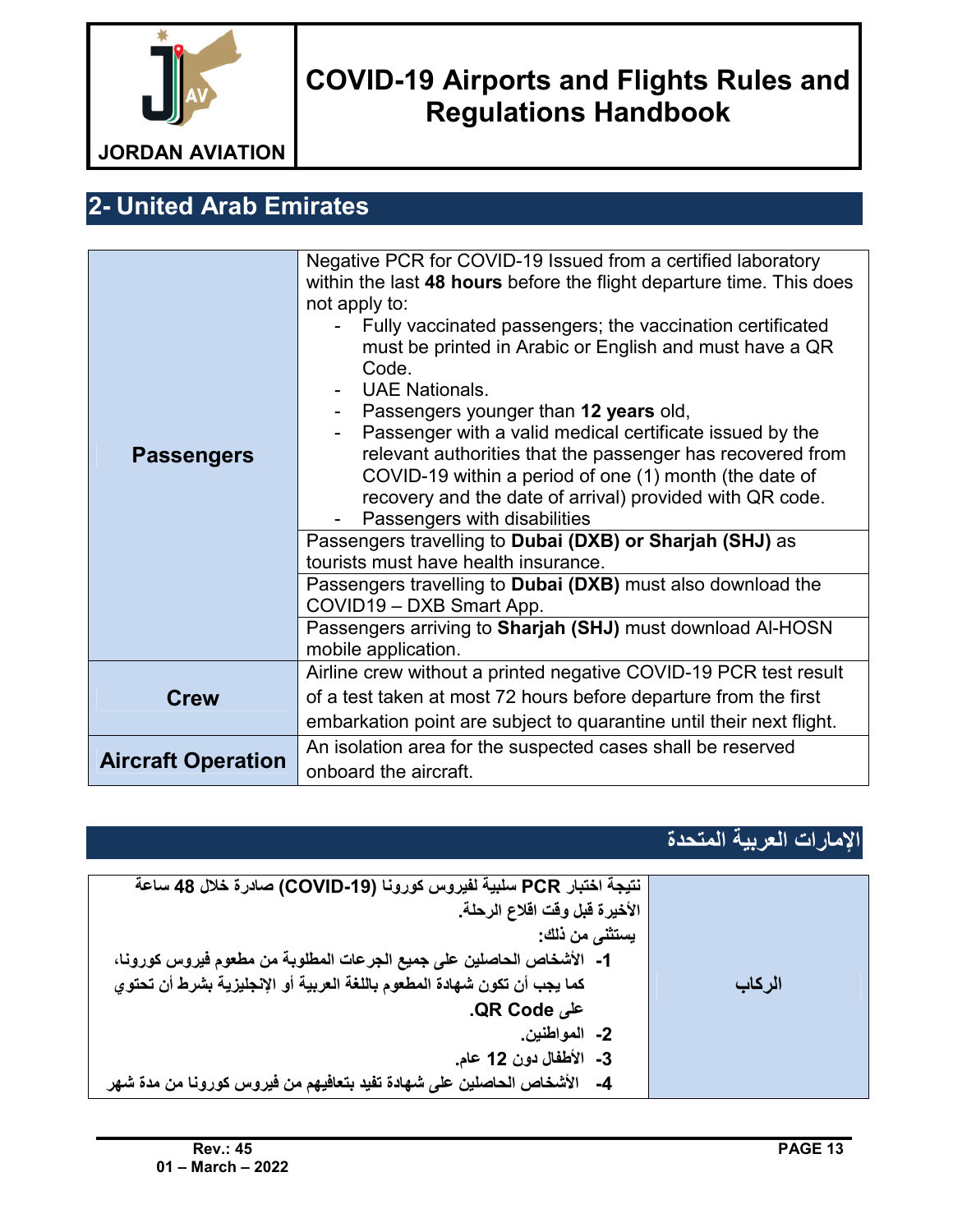

**JORDAN AVIATION**

| (من تاريخ التعافي الى تاريخ الوصول)، وعلى أن تحتوي هذه الشهادة على QR                |         |
|--------------------------------------------------------------------------------------|---------|
| .Code                                                                                |         |
| 5- الأشخاص ذوى الاعاقة.                                                              |         |
| يجب أن يحمل المسافر الى دبي والشارقة لغرض السياحة شهادة تأمين صحي.                   |         |
| يجب أن يقوم المسافر الى دبي بتحميل تطبيق دبي كوفيد-19                                |         |
| <del>يجب على</del> الركاب الفادمين إلى الشارقة (SHJ) تنزيل تطبيق (الحصن) على هواتفهم |         |
| المحمول.                                                                             |         |
| سيتم إخضاع أعضاء طاقم الطائرة غير الحاصلين على شهادة فحص PCR صادرة خلال              | الطاقم  |
| 72 ساعة الأخيرة قبل وقت الاقلاع الى حجر حتى موعد رحلتهم التالية.                     |         |
| يجب تحديد منطقة لعزل الركاب المشتبه بإصابتهم على متن الطائرة.                        | الطائرة |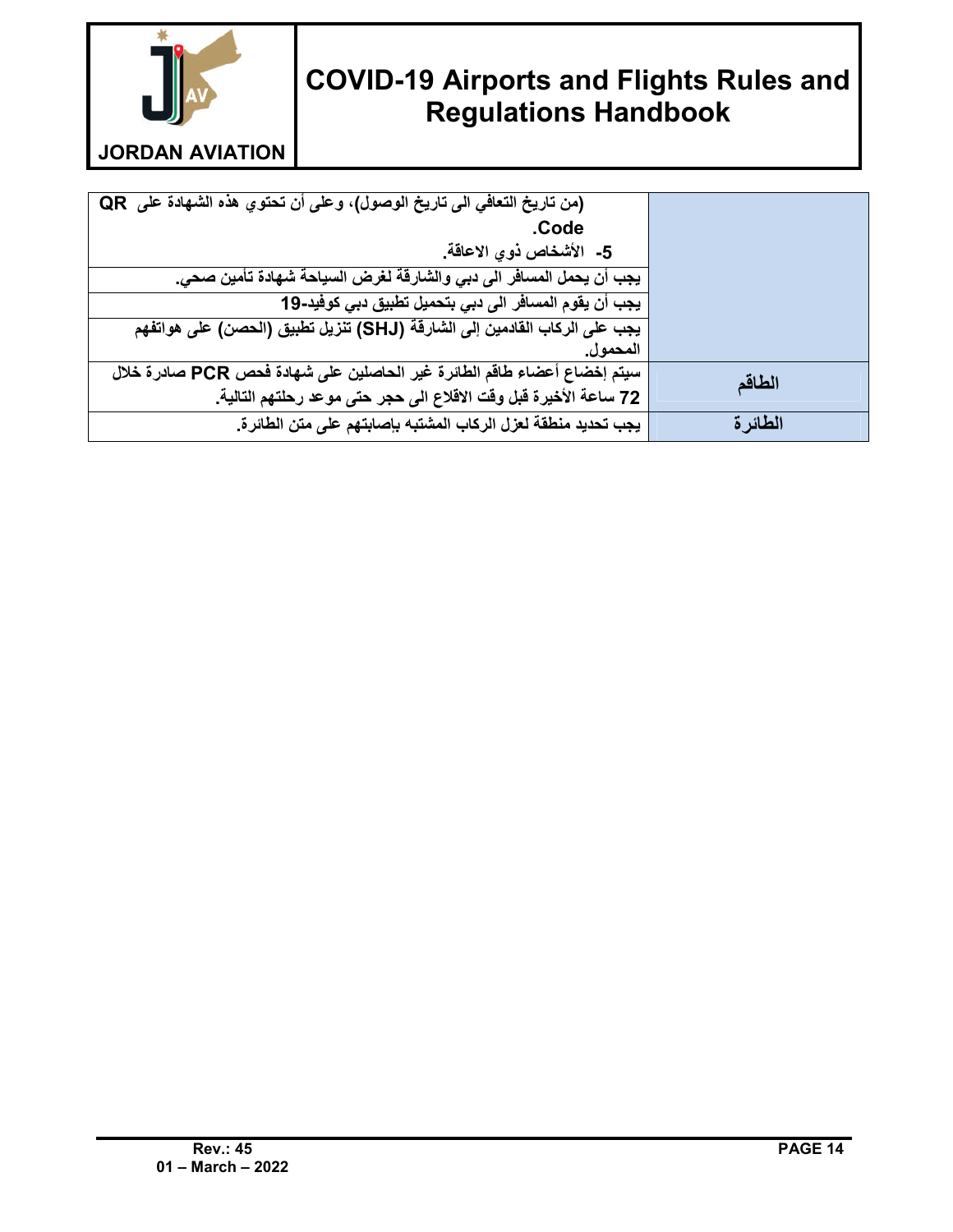

**3- Kuwait** 

|                           | Passengers must install "Shlonik" and "Kuwait Mosafer"<br>applications and must register online through KuwaitMosafer app<br>before departure. |
|---------------------------|------------------------------------------------------------------------------------------------------------------------------------------------|
| <b>Passengers</b>         | This doesn't apply to fully vaccinated passengers.<br>Passengers must have a negative PCR test result issued within                            |
|                           | the last 72 hours before departure time.<br>This doesn't apply to                                                                              |
|                           | 1- Passengers younger than 16 years.<br>2- Fully Vaccinated passengers.                                                                        |
| <b>Crew</b>               | <b>NIL</b>                                                                                                                                     |
| <b>Aircraft Operation</b> | NII.                                                                                                                                           |

#### **دولة الكویت**

| يجِب أن يقوم المسافرون بتحميل تطبيقي "شلونك" و "كويت-مسافر"<br>يستثنى من ذلك المسافرون الحاصلون على جميع الجرعات المطلوبة من مطعوم فيروس<br>كورونا. |          |
|-----------------------------------------------------------------------------------------------------------------------------------------------------|----------|
| نَتَيْجِةَ اخْتَبَار PCR سَلْبِيَةَ لِفَيْروس كورونا (COVID-19) صادرة خلال 48 ساعة<br>الأخيرة قبل وقت اقلاع الرحلة.<br>يستثنى من ذلك                | الركاب   |
| 1- المسافرين أقل من 16 عام.<br>2-  المسافرين الحاصلين على جميع الجرعات المطلوبة من مطعوم فيروس كورونا.                                              |          |
| لا يوجد                                                                                                                                             | الطاقم   |
| لا يوجد                                                                                                                                             | الطائر ة |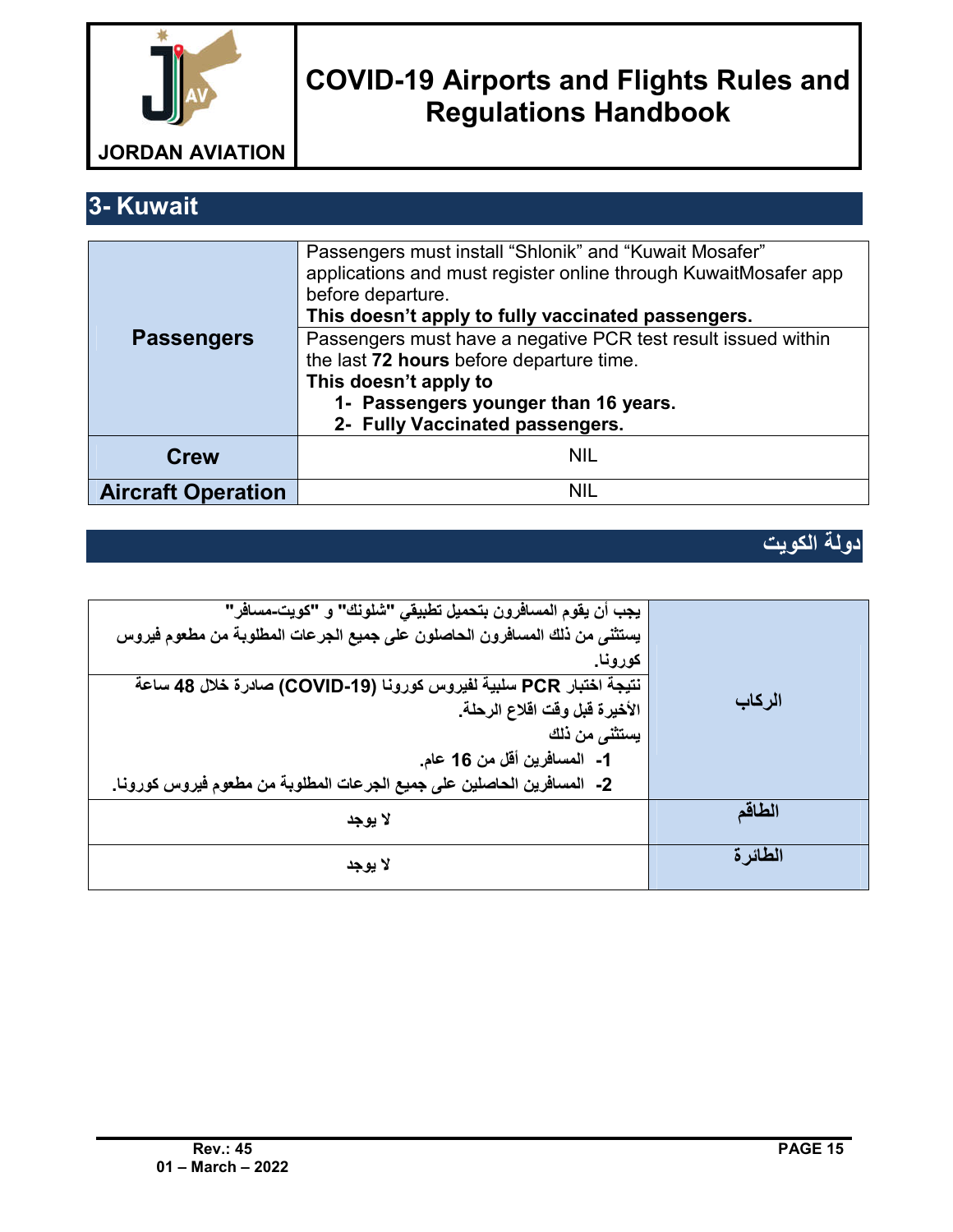

**4- Turkey**

|                           | Negative PCR test with sampling date maximum 72 hours before                  |
|---------------------------|-------------------------------------------------------------------------------|
|                           | flight arrival time is mandatory for all passengers entering Turkey           |
|                           | who are 12 years old and above.                                               |
|                           | <b>Note 1:</b> PCR test results can be as <b>hard copy</b> document or in the |
|                           | digital platform.                                                             |
|                           | <b>Note 2:</b> A test type other than PCR test will not be accepted.          |
|                           | Note 3: Passengers holding a COVID-19 vaccination certificate                 |
|                           | stating that they received the vaccine at least 14 days before                |
| <b>Passengers</b>         | arrival; or passengers with a COVID-19 recovery certificate                   |
|                           | issued at most 6 months before arrival; are exempted from the                 |
|                           | PCR test within 72 hours prior to entry.                                      |
|                           | Passengers have been in Brazil, South Africa, Nepal and Sri                   |
|                           | Lanka in the last 14 days must submit a Negative PCR test result              |
|                           | taken at most 72 hours before arrival.                                        |
|                           | Travel entry form must be filled electronically within 72 hours               |
|                           | before flight. http://register.health.gov.tr/                                 |
| <b>Crew</b>               | Crewmembers are exempted from PCR test.                                       |
|                           |                                                                               |
| <b>Aircraft Operation</b> | <b>NIL</b>                                                                    |

**تركیا**

| نتيجة فحص اختبار PCR   سلبية لفيروس كورونـا (COVID-19) على أن يكون وفّت<br>سحب العينة خلال 72 ساعة من وفت افلاع الرحلة إلزامية لجميع الركاب من عمر 12 عام           |        |
|---------------------------------------------------------------------------------------------------------------------------------------------------------------------|--------|
| فما فوق.                                                                                                                                                            |        |
| ملاحظة 1: يحق للمسافر تقديم شهادة نتيجة الفحص كمستند مطبوع أو مستند الكتروني.<br>ملاحظة 2: لن يتم قبول إي نوع إختبار لفحص (COVID-19) غير إختبار ال PCR .            |        |
| ملاحظة 3: يتم إعفاء المسافرين الذين يحملون شهادة تطعيم COVID-19 تفيد بأنهم تلقوا<br>اللقاح قبل 14 يوما على الأقل من الوصول؛ أو المسافرين الذين يحملون شهادة استشفاء | الركاب |
| من COVID-19 صادرة قبل 6 أشهر على الأكثر من تاريخ الوصول؛ من اختبار PCR قبل                                                                                          |        |
| 72 من تاريخ الوصول.<br>يجب على المسافرين الذين تواجدوا في دول البرازيل، جنوب أفريقيا، نيبال، وسيرينلانكا                                                            |        |
| تقديم شهادة فحص PCR بنتيجة سلبية صادرة خلال 72 ساعة الأخيرة فبل وفت الوصول.                                                                                         |        |
| يجب تعبئة نموذج الصحة العامة خلال 72 ساعة قبل الرحلة من خلال الرابط التالي                                                                                          |        |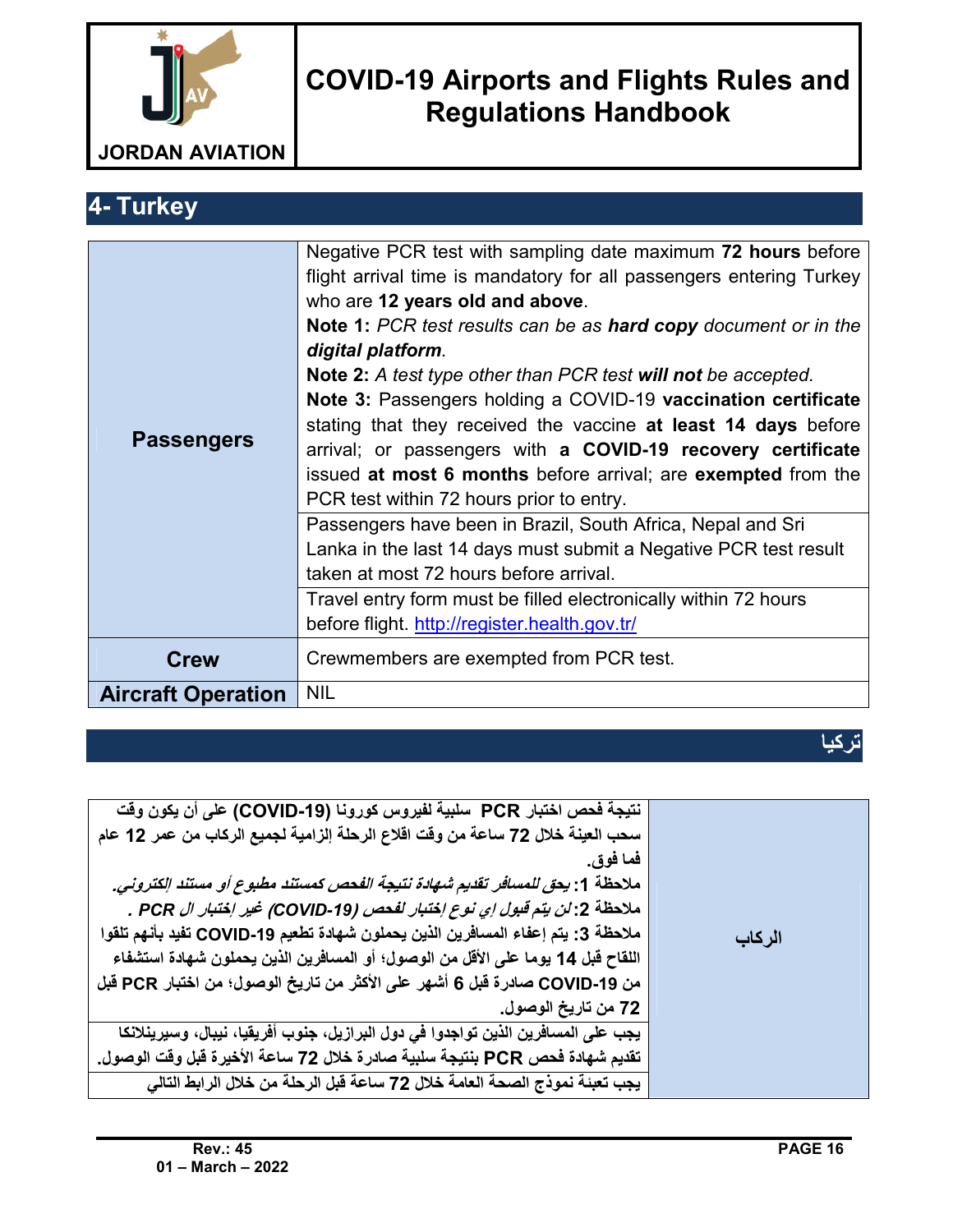

| register.health.gov.tr.            |         |
|------------------------------------|---------|
| يستثنى أفراد الطاقم من فحوصات PCR. | الطاقم  |
| لا يوجد                            | الطائرة |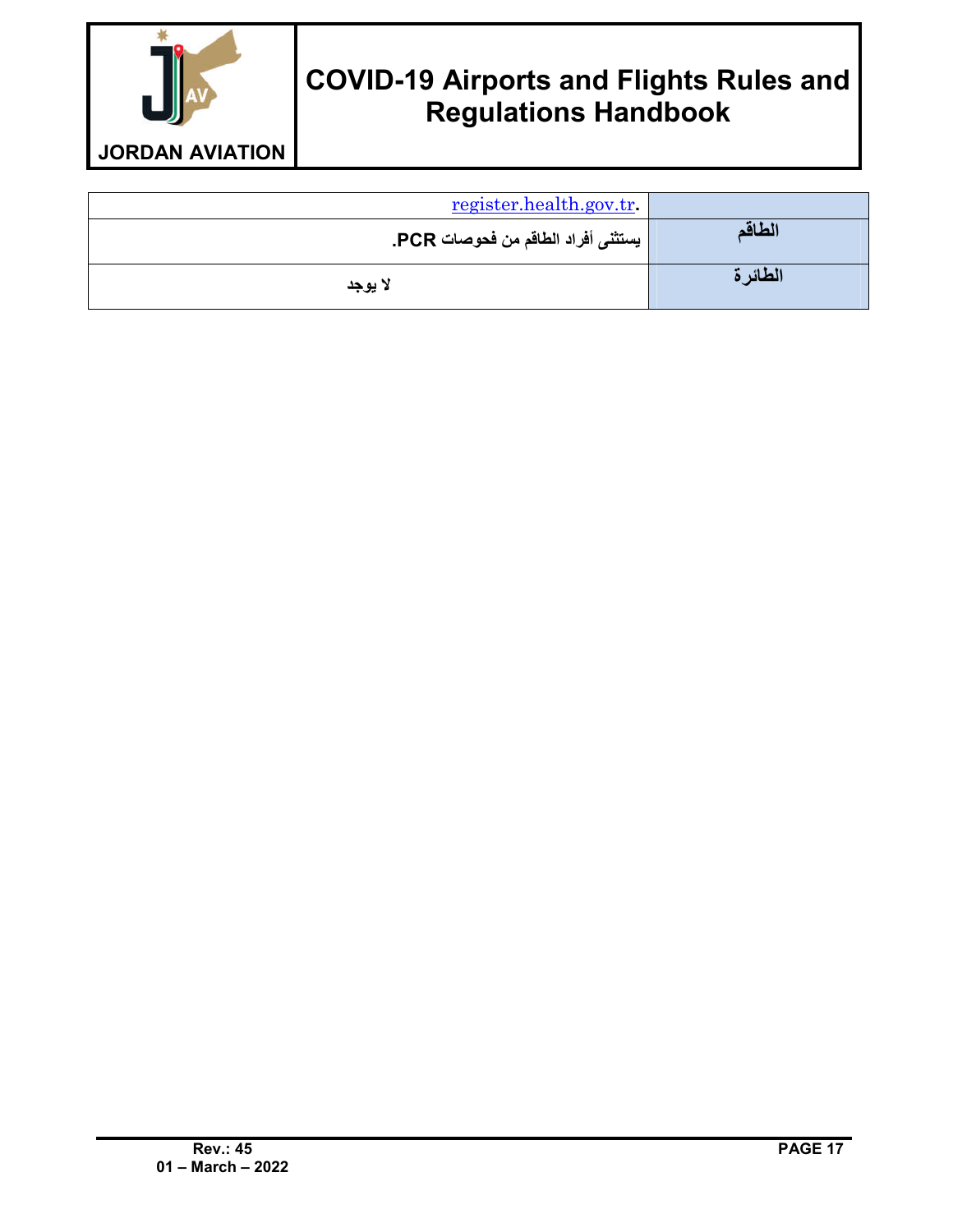

**5- Lebanon**

|                           | All passengers shall register in https://pass.moph.gov.lb and obtain<br>the MOPH Pass.<br>All passengers must have negative PCR for COVID-19 Issued                                                                                                                                                                 |  |
|---------------------------|---------------------------------------------------------------------------------------------------------------------------------------------------------------------------------------------------------------------------------------------------------------------------------------------------------------------|--|
|                           | from a certified laboratory within the last 48 hours before arrival<br>time to Lebanon; the certificate must be uploaded to the<br>abovementioned portal in order to obtain a QR code. Passenger<br>might perform a COVID – 19 Rapid Antigen Test including QR<br>Code within the last 24 hours prior to departure. |  |
| <b>Passengers</b>         | This doesn't apply to:<br>1- Children under 12 years.<br>2- Fully vaccinated passengers provided that the<br>certificate is issued within the last 6 months prior to<br>arrival.                                                                                                                                    |  |
|                           | Passengers travelling and returning back to Lebanon within one<br>week are exempted from performing PCR and Rapid Antigen<br>Tests in the countries of departure, vaccination certificate<br>requirements still applies.                                                                                            |  |
| <b>Crew</b>               | <b>NIL</b>                                                                                                                                                                                                                                                                                                          |  |
| <b>Aircraft Operation</b> | <b>NIL</b>                                                                                                                                                                                                                                                                                                          |  |

**لبنان**

| يتوجب على جميع المسافرين التسجيل على منصة https://pass.moph.gov.lb          |        |
|-----------------------------------------------------------------------------|--------|
| والحصول على تصريح المرور الخاص بوزارة الصحة.                                |        |
| يجب أن يحصل المسافر على نتيجة اختبار PCR سلبية لفيروس كورونا (COVID-19)     |        |
| صادرة خلال 48 ساعة الأخيرة قبل موعد الوصول الى لبنان. يجب تحميل الشهادة عبر |        |
| المنصة المذكورة أعلاه والحصول على QR Code. كما يمكن للمسافرين الاستعاضة عن  |        |
| هذا الفحص بفحص الأجسام المضادة صادر خلال 24 ساعة الأخيرة قبل وقت الإقلاع.   | الركاب |
| يستثنى من ذلك                                                               |        |
| 1- الأطفال أقل من 12 عام.                                                   |        |
| 2- المسافرين الحاصلين على جميع الجرعات المطلوبة من مطعوم فيروس كورونا       |        |
| على أن تكون شهادة التطعيم صادرة خلال 6 شهور الأخيرة قبل الوصول الى          |        |
| لبنان.                                                                      |        |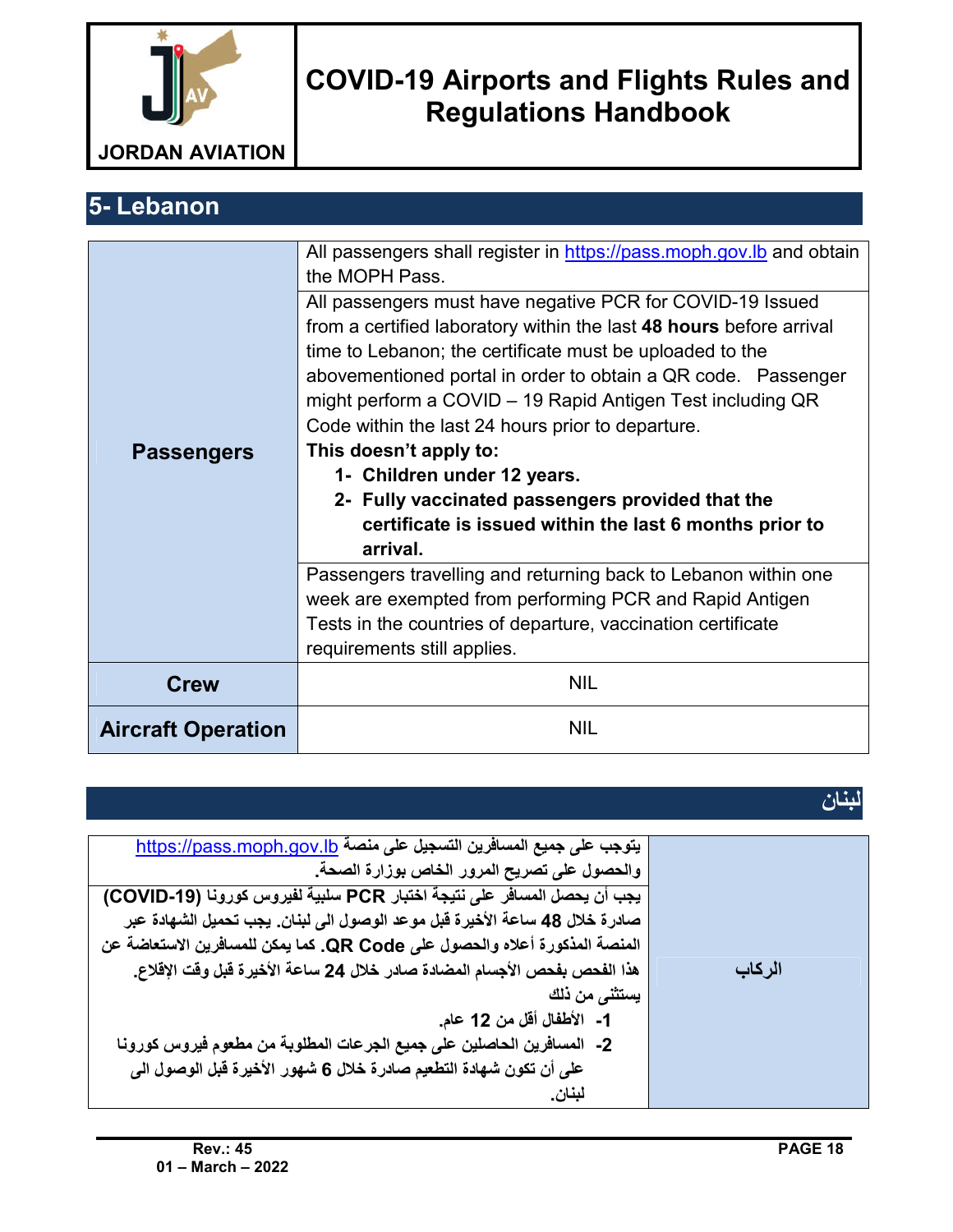

| لا يوجد | الطاقم  |
|---------|---------|
| لا يوجد | الطائرة |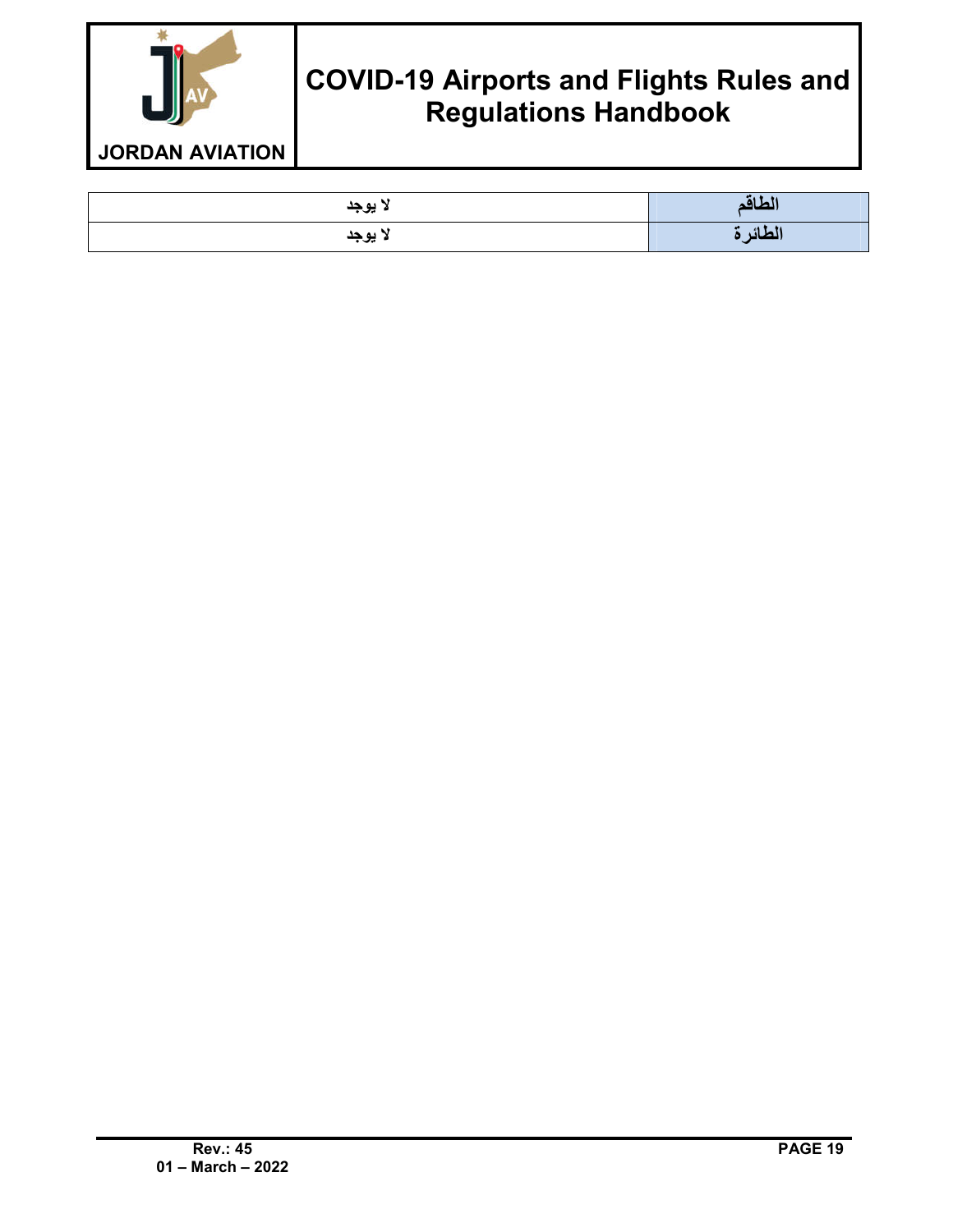

### **6- Iraq**

|                           | Passengers must have a Negative PCR for COVID-19 Issued from      |  |
|---------------------------|-------------------------------------------------------------------|--|
|                           | a certified laboratory within the last 72 hours before departure  |  |
|                           | time.                                                             |  |
| <b>Passengers</b>         | This doesn't apply to passengers younger than 10 years.           |  |
|                           | Passengers must vaccination certificate indicating that they have |  |
|                           | received all required COVID-19 vaccine doses.                     |  |
|                           | This doesn't apply to passengers younger than 18 years.           |  |
| <b>Crew</b>               | <b>NIL</b>                                                        |  |
|                           |                                                                   |  |
| <b>Aircraft Operation</b> | <b>NIL</b>                                                        |  |
|                           |                                                                   |  |

#### **العراق**

| يجب على المسافرين الحصول على نتيجة اختبار PCR سلبية لفيروس كورونا             |         |
|-------------------------------------------------------------------------------|---------|
| (COVID-19) صادرة خلال 72 ساعة الأخيرة فبل وفت إفلاع الطائرة.                  |         |
| يستثني من ذلك المسافرين الأطفال أقل من 10 أعوام.                              |         |
| على جميع الركاب تقديم شهادة تفيد بتلقيهم جميع الجرعات المطلوبة من مطعوم فيروس | الركاب  |
| كورونا.                                                                       |         |
| يستثني من ذلك المسافرين أقل من 18 عام.                                        |         |
| لا يوجد                                                                       | الطاقم  |
|                                                                               |         |
| لا يوجد                                                                       | الطائرة |
|                                                                               |         |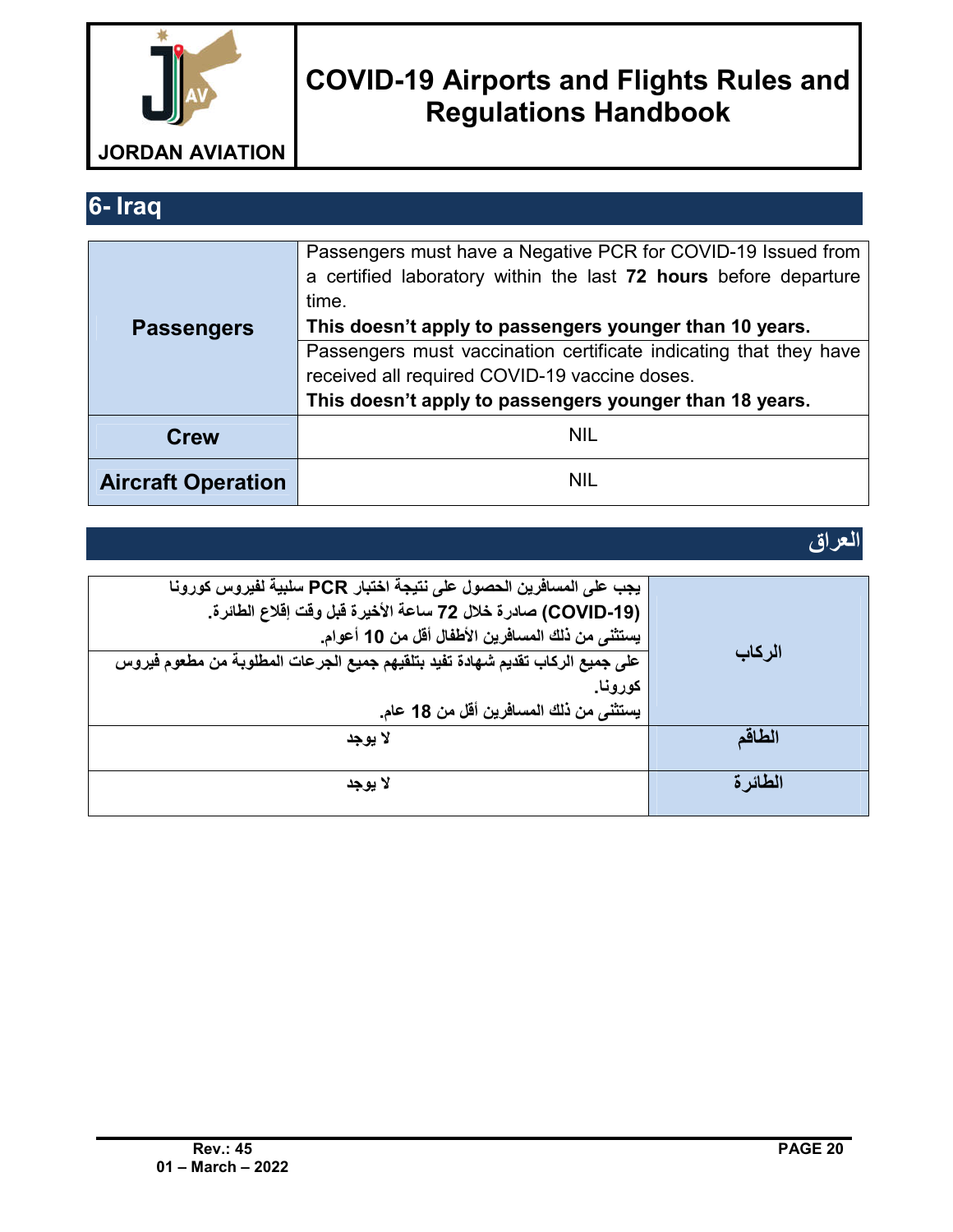

#### **7- Egypt Passengers** All travelers (except children under 12 years old) "including Egyptians" travelling to Egypt must be in possession of Negative PCR test certificate for (COVID-19), maximum 72 hours (before flight departure time). - Or negative ID NOW test, maximum 24 hours (before flight departure time). - Or Negative Antigen Rapid Test, maximum 24 hours (before flight departure time). Any of the abovementioned certificates must meet the following conditions: a. Electronic or paper and must include the hour and the date of withdrawal of the sample, which is the date on which the 72 hours will be counted. b. Issued by an accredited laboratory and met one of the following conditions : 1 Stamped with the laboratory's stamp and does not contain scraping, cancellation or addition., or 2 The certificate is linked with a QR Code to accredited laboratory. c. Indicating the type of sample taken for the swab. d. Indicating the type of the COVID-19 test. ( for PCR must be mentioned RT-PCR ) e. Certificate is accepted in Arabic or English language. Passengers are exempted from providing a PCR test result if they provide a COVID-19 vaccination certificate fulfilling the following requirements: 1- The certificate will be checked against validity regarding the issuing authority 2- The certificate must have a QR Code. 3- Any scratches, deletions or additions to the certificate will render the certificate as invalid. 4- A period of 14 days must have passed since reception of the full course of vaccination, as follows: a. (Two doses for Pfizer, Moderna, AstraZeneca, Sinopharm, Sinovac and Sputnik. or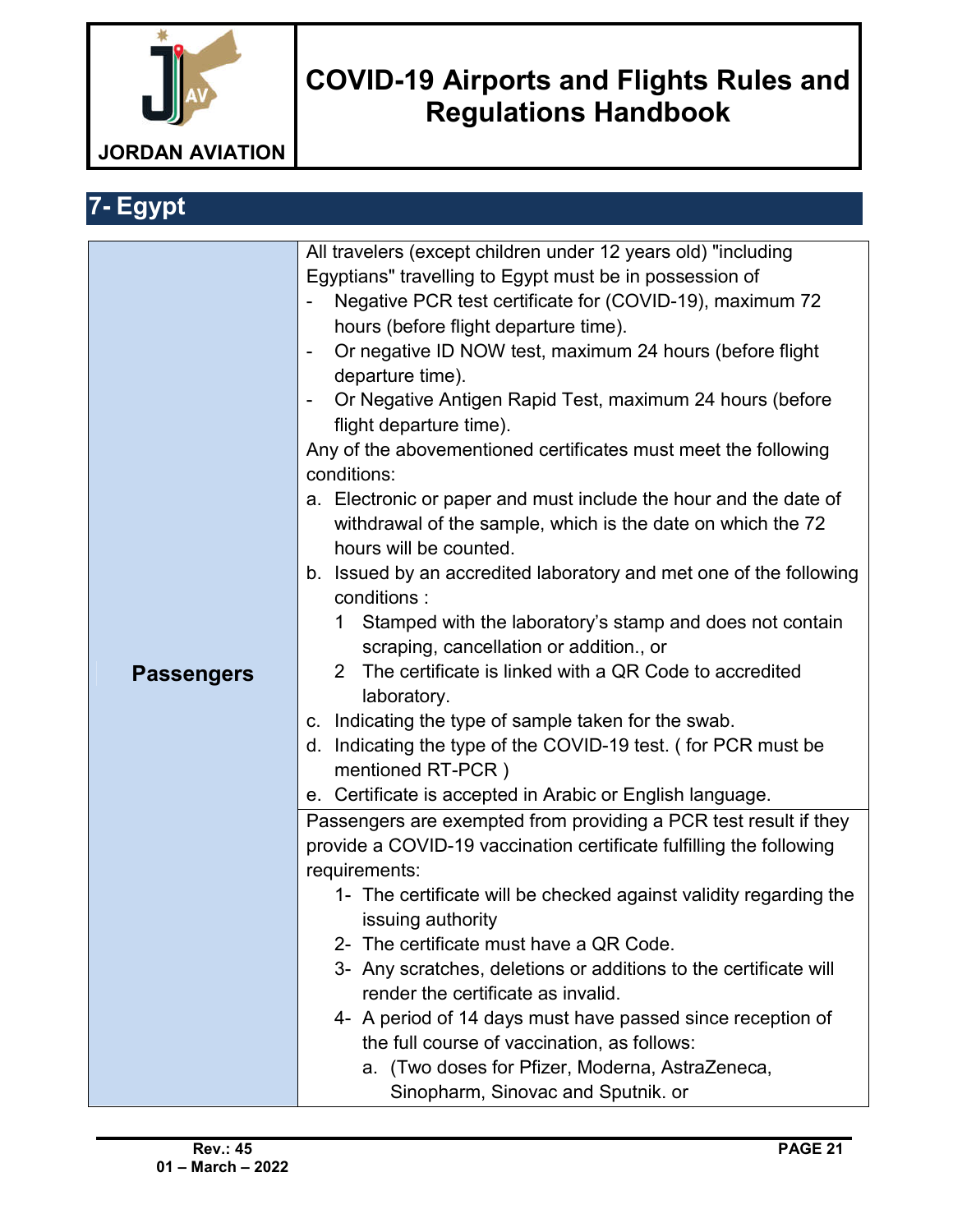

|                           | b. One dose for Johnson and Johnson.                                   |
|---------------------------|------------------------------------------------------------------------|
|                           | Note: In case the vaccination certificate is issued without QR         |
|                           | code in the country that the passenger is coming from, the             |
|                           | certificate will be accepted if it is approved by the Egyptian         |
|                           | <b>Embassy in this country</b>                                         |
|                           | Passengers arriving to Hurghada, Sharm el-Sheikh, Marsa Alam           |
|                           | and Taba airports might travel with no PCR test provided that the      |
|                           | test is performed upon arrival with paying 30\$ extra. This doesn't    |
|                           | apply to vaccinated passengers.                                        |
|                           | All Travelers must fill in the Health declaration form before entering |
|                           | Egypt.                                                                 |
| <b>Crew</b>               | <b>NIL</b>                                                             |
|                           | JAV shall submit a form stating the disinfection of the aircraft upon  |
|                           | arrival.                                                               |
|                           | Passenger's body temperature screening for passengers must be          |
|                           | carried out before boarding the aircraft and no passenger is           |
| <b>Aircraft Operation</b> | allowed to board the aircraft if the temperature reads 38 degree       |
|                           | Celsius or more.                                                       |
|                           | A proof of accomplishment shall be presented to the concerned          |
|                           | Egyptian authorities.                                                  |

#### **جمھوریة مصر العربیة**

| باستثناء الأطفال أقل من 12 عام، على جميع الركاب الحصول على:                 |        |
|-----------------------------------------------------------------------------|--------|
| نتيجة فحص RT- PCR   سلبية صادرة خلال 72 ساعة الأخيرة قبل وقت اقلاع الطائرة. |        |
| نتيجة فحص IDNOW سلبية صادرة خلال 24 ساعة الأخيرة قبل وقت اقلاع الطائرة.     |        |
| نتيجة فحص أجسام مضادة صادرة خلال 24 ساعة الأخيرة قبل وقت اقلاع الطائرة.     |        |
|                                                                             |        |
| يجب أن تتوافق هذه الشهادات مع المتطلبات التالية:                            |        |
| أ.     يتضمن تاريخ وساعة سحب العينة (وليس النتيجة)، وهي 72 ساعة كحد أقصى من | الركاب |
| الوصول إلى مصر .                                                            |        |
| ب. صادرة عن مختبر معتمد ومختومة بختم المختبر وليس بها كشط أو إضافات أو حذف  |        |
| على أن تحتوي الشهادة تحتوي على QR Code.                                     |        |
| ت. مذكور بها نوع العينة المأخوذة للمسحة.                                    |        |
| ث. مذكور بها نوع التحليل، وهو RT-PCR.                                       |        |
| ج_ تقبل الشهادات باللغة العربية أو الانجليزية_                              |        |
|                                                                             |        |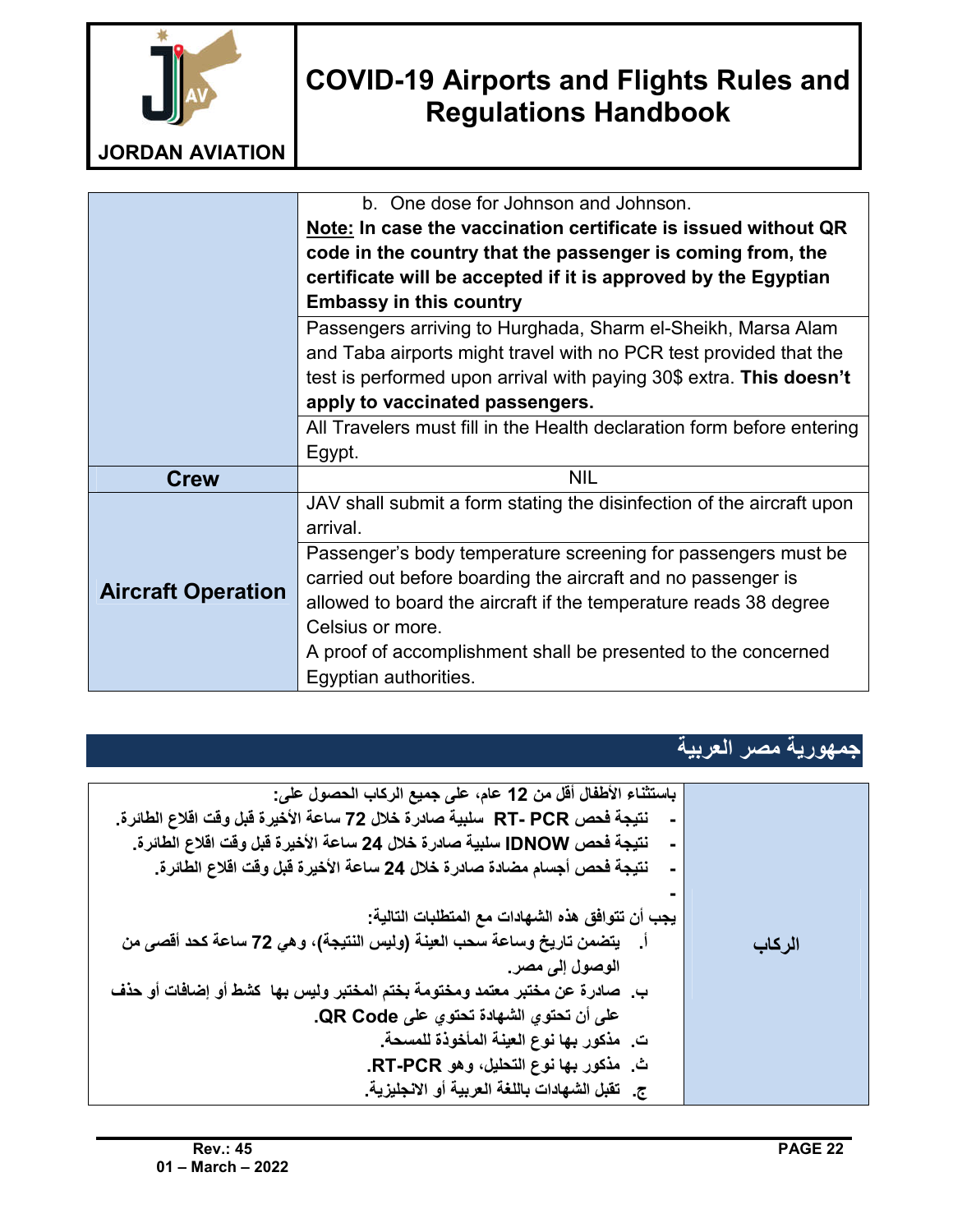

#### **JORDAN AVIATION**

| يستثنى المسافرون الحاصلون على جميع الجرعات المطلوبة من مطعوم فيروس كورونا من شرط     |         |
|--------------------------------------------------------------------------------------|---------|
| تقديم شـهادة فحص PCR سلبية، على أن تستوفي شـهادة التطعيم الشروط التالية:             |         |
| 1-   سيتم فحص شهادة من ناحية الجهة المصدرة لها.                                      |         |
| 2- يجب أن تحتوي الشهادة على QR CODE                                                  |         |
| 3-  أي كشط أو تعديل أو تغيير سيؤدي الى اعتبار الشهادة غير صالحة.                     |         |
|                                                                                      |         |
| 4-   مرور 14 يوم على تلقى أخر جرعة من الجرعات المطلوبة، وعلى النحو التالي:           |         |
| أ .    جر عتين لمطاعيم فايزر ، موديرنـا، سبوتنك، سينوفارم، استرازينيكا، وسينوفاك. أو |         |
| بِ. جِرعة واحدة من مطعوم جونسون أند جونسون.                                          |         |
| ملاحظة: في حال لم تحتوي شهادة التطعيم الصادرة من الدولة القادم منها المسافر على  QR  |         |
| COde ، يتم قبول الشهادة اذا كانت موافق عليها من قبل السفارة المصرية في تلك الدولة.   |         |
| يجوز للمسافرين الى مطارات الغردقة، شرم الشيخ، مرسى علم، وطابا السفر دون فحص  PCR     |         |
| مسبق مع ضرورة اجراء الفحص عند الوصول ودفع تكاليفه (30\$). يستثنى من ذلك المسافرون    |         |
| الحاصلون على جميع الجرعات المطلوبة من مطعوم فيروس كورونا.                            |         |
| يجب على جميع المسافرين تعبئة نموذج الاقرار الصحي.                                    |         |
| لا يوجد                                                                              | الطاقم  |
| يجب تقديم نموذج تعقيم الطائرة للسطات المعنية عند الوصول الى مصر.                     |         |
| يجب أن يتم قياس درجة الحرارة للركاب قبل الصعود للطائرة ولن يسمح لأي راكب بالسفر في   |         |
| حال كانت درجة الحرارة 38 درجة أو أكثر.                                               |         |
| كما يجب تقديم ما يثبت اتباع هذا الاجراءات للسلطات المعنية في مصر .                   | الطائرة |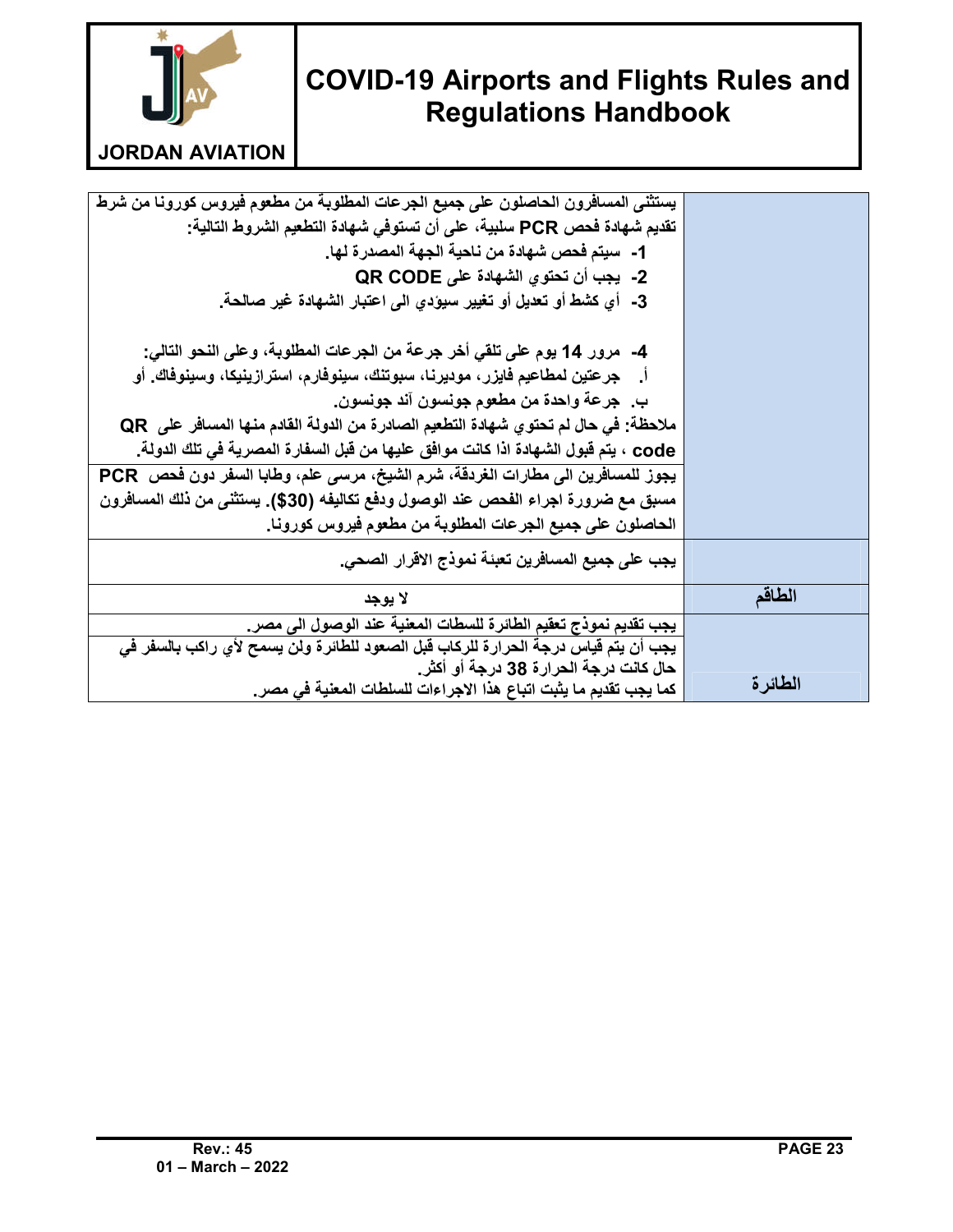

| 8-KSA             |                                                                                                                                                                                                                                                                                                                                                                                                                                                                                                                                                                                                                                                                                                                                                                                                                                                                                                                                                                                                                                                                                                                                                                                                                                                                                                                                                                                                                                                                                                                                                                                                                                                                                                                                                     |
|-------------------|-----------------------------------------------------------------------------------------------------------------------------------------------------------------------------------------------------------------------------------------------------------------------------------------------------------------------------------------------------------------------------------------------------------------------------------------------------------------------------------------------------------------------------------------------------------------------------------------------------------------------------------------------------------------------------------------------------------------------------------------------------------------------------------------------------------------------------------------------------------------------------------------------------------------------------------------------------------------------------------------------------------------------------------------------------------------------------------------------------------------------------------------------------------------------------------------------------------------------------------------------------------------------------------------------------------------------------------------------------------------------------------------------------------------------------------------------------------------------------------------------------------------------------------------------------------------------------------------------------------------------------------------------------------------------------------------------------------------------------------------------------|
| <b>Passengers</b> | Passengers shall hold negative PCR for COVID-19 issued from a<br>certified laboratory within the last 48 hours before the departure<br>time to KSA, this doesn't apply to:<br><b>Nationals of Saudi Arabia.</b><br>Passengers younger than 8 years old.<br>The following categories of passengers must undergo institutional<br>quarantine for 5 days:<br>1- Non-vaccinated passengers.<br>2- Passengers vaccinated with a non-WHO or KSA approved<br>vaccine.<br>The above mentioned passengers must fulfill the following<br>requirements after arrival:<br>1- Undergo PCR test within 24 hours after arrival.<br>2- Undergo PCR test at the $5th$ day after arrival.<br>The above requirements don't apply to:<br>1- Citizens, citizens' wives, citizens' husbands, female citizens'<br>sons and daughters, and their house workers.<br>2- Non-immune house workers travelling with an immune<br>resident.<br>3- Official delegations.<br>4- Diplomatic passengers, their resident family members, and<br>their accompanying house workers; instructions published<br>by the Ministry of Health shall be applied for the home<br>quarantine.<br>5- Crewmembers.<br>6- Persons specified by the Ministry of Health as responsible<br>for health supply.<br>Passengers must have a COVID-19 vaccination certificate<br>showing that they were fully vaccinated with AstraZeneca Moderna<br>(Spikevax), Pfizer-BioNTech (Comirnaty), Sinopharm or Sinovac<br>before departure, or vaccinated with Janssen at least 14 days<br>before departure. They must register at<br>https://muqeem.sa/#/vaccine-registration/home before departure,<br>and must download the Tawakkalna App and submit their personal<br>details within 8 hours after arrival. |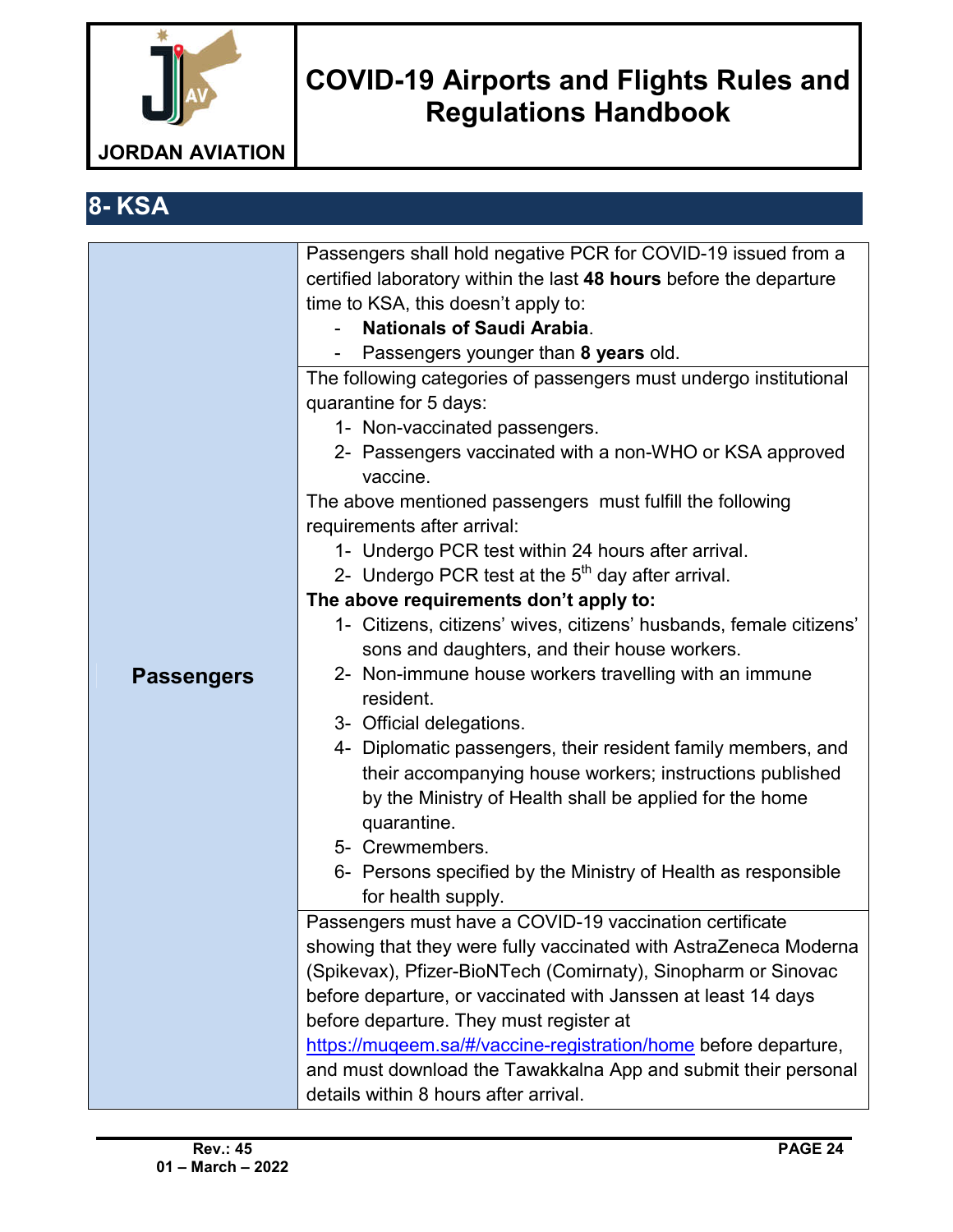

Passengers shall have health insurance to cover COVID-19 treatment for at least 14 days, this doesn't apply to: - GCC citizens and residents. **Crew NIL NIL Report of the Crew NIL Report of the Crew NIL NIL Report of the Crew NIL NIL Report of the Crew NIL Aircraft Operation** 

#### **المملكة العربیة السعودیة**

| نتيجة اختبار PCR سلبية لفيروس كورونا (COVID-19) صادرة خلال 48 ساعة<br>الأخيرة قبل وقت الوصول الى السعودية. يستثنى كل من الاتى من هذا الشرط:<br>ـ     المواطنون السعوديون.<br>ـ     الأطفال دون 8 سنوات.<br>يجِبِ على الفَنات التالية من المسافرين الخضوع لحجر مؤسسى لمدة 5 أيام:<br>1- المسافرين الغير محصنين.<br>2-   المسافرين المحصنين بمطعوم غير معتمد من قبل منظمة الصحة العالمية أو من<br>وزارة الصحة السعودية.<br>يجب على هذه الفئات من المسافرين استيفاء المتطلبات التالية:<br>1-   الخضوع لفحص PCR خلال 24 ساعة الأولى بعد الوصول.<br>2- الخضوع لفحص PCR في اليوم الخامس بعد الوصول.<br>يستثنى من ذلك:<br>1-   المواطنون والمواطنات وزوجة المواطن، وزوج المواطنة، وأبناء وبنات المواطنة<br>والعمالة المنزلية المرافقة لأي من هذه الفنات.<br>2-   العمالة المنزلية الغير محصنة المرافقة لمقيم محصن.<br>3- الوفود الرسمية.<br>4-   من يحملون تأشيرة دبلوماسية والدبلوماسيون وعوائلهم المقيمين على ان يتم<br>تطبيق اجراءات الحجر الصحى في منازلهم حسب ما تعتمده وزارة الصحة.<br>5- _طواقم الملاحة الجوية.<br>6-   من لـه علاقة بسلاسل الإمدادات الصحية حسب ما تراه وزارة الصحة<br>يجب على المسافرين الحصول على جميع الجرعات المطلوب من مطعوم فيروس كورونا<br>قبل 14 يوم من السفر من أحد المطاعيم التالية (فايزر، استرازينيكا، موديرنا، جونسون) .<br>كما يجب عليهم التسجيل على منصة -https://muqeem.sa/#/vaccine<br>registration/home قبل السفر . يتوجب أيضا على المسافرين تحميل تطبيق توكلنا<br>وتقديم معلوماتهم الشخصية خلال 8 ساعات بعد الوصول.<br>يجب أن يحمل المسافرون شهادة تأمين صحى لتغطية علاج COVID-19 ولمدة لا تقل | الركاب |
|------------------------------------------------------------------------------------------------------------------------------------------------------------------------------------------------------------------------------------------------------------------------------------------------------------------------------------------------------------------------------------------------------------------------------------------------------------------------------------------------------------------------------------------------------------------------------------------------------------------------------------------------------------------------------------------------------------------------------------------------------------------------------------------------------------------------------------------------------------------------------------------------------------------------------------------------------------------------------------------------------------------------------------------------------------------------------------------------------------------------------------------------------------------------------------------------------------------------------------------------------------------------------------------------------------------------------------------------------------------------------------------------------------------------------------------------------------------------------------------------------------------------------------|--------|
| عن 14 يوم، يستثني من ذلك:                                                                                                                                                                                                                                                                                                                                                                                                                                                                                                                                                                                                                                                                                                                                                                                                                                                                                                                                                                                                                                                                                                                                                                                                                                                                                                                                                                                                                                                                                                          |        |
| مواطني ومقيمي دول مجلس التعاون الخليجي                                                                                                                                                                                                                                                                                                                                                                                                                                                                                                                                                                                                                                                                                                                                                                                                                                                                                                                                                                                                                                                                                                                                                                                                                                                                                                                                                                                                                                                                                             |        |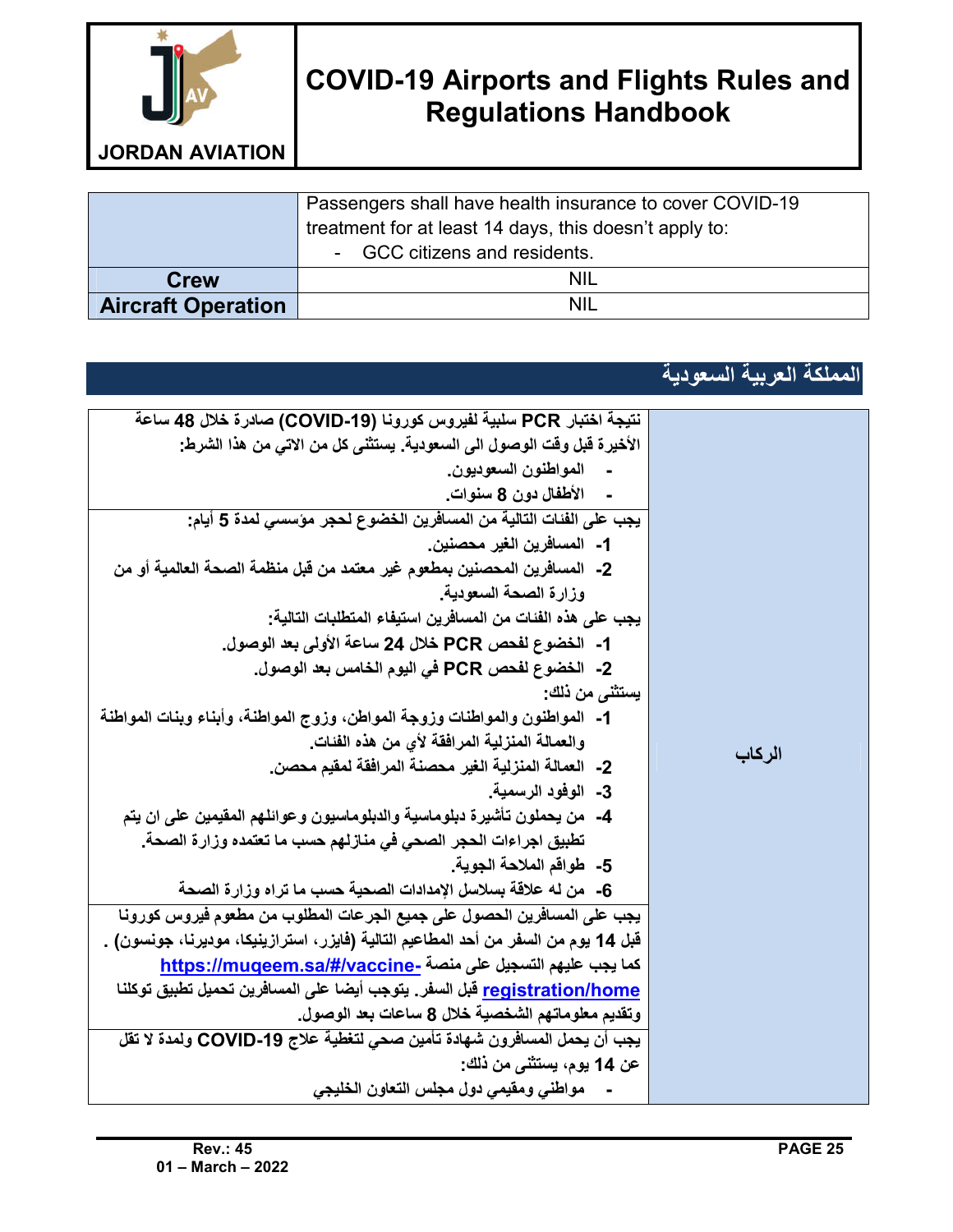

| لا يوجد | الطاقع  |
|---------|---------|
| لا يوجد | الطائرة |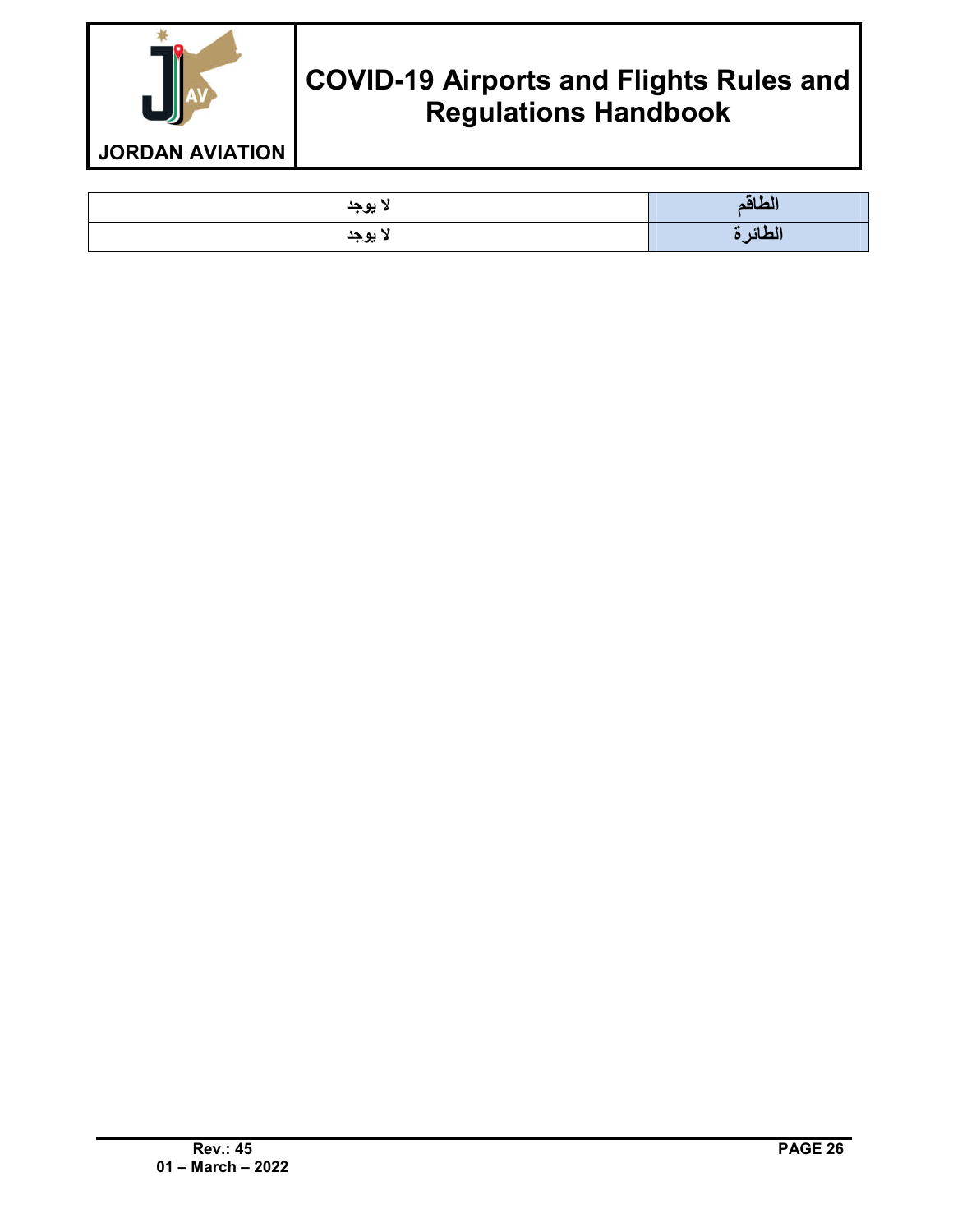

**9- Oman** 

|                           | Passengers must have vaccination certificate indicating that they  |
|---------------------------|--------------------------------------------------------------------|
|                           | are fully vaccinated at least 14 days before departure.            |
|                           | This doesn't apply to:                                             |
|                           | 1- Nationals of Oman.                                              |
|                           | 2- Passengers younger than 18 years.                               |
| <b>Passengers</b>         | Non-vaccinated passengers are subject to quarantine.               |
|                           | All Visitors are required to have health insurance that covers the |
|                           | treatment of COVID-19 in Oman for a period of one month.           |
|                           | This doesn't apply to:                                             |
|                           | 1- Omani nationals.                                                |
|                           | 2- GCC nationals.                                                  |
| <b>Crew</b>               | <b>NIL</b>                                                         |
| <b>Aircraft Operation</b> | <b>NIL</b>                                                         |

**سلطنة عمان**

| يتوجب على المسافرين تقديم شهادة تطعيم تفيد بتلقيهم جميع الجرعات المطلوبة من  |          |
|------------------------------------------------------------------------------|----------|
| مطعوم فيروس كورونـا قبل 14 يوم على الأقل من السفر.                           |          |
| يستثنى من ذلك:                                                               |          |
| 1- المواطنون.                                                                |          |
| 2- المسافرين أقل من 18 عام.                                                  |          |
| على جميع المسافرين غير الحاصلين على المطعوم الخضوع لحجر صحي.                 | الركاب   |
| يجب على جميع الزائرين القادمين الحصول على تأمين صحي ساري المفعول يغطي تكاليف |          |
| علاج كوفيد-19 لمدة شهر واحد على الأقل.                                       |          |
| يستثنى من ذلك:                                                               |          |
| 1- المواطنيين العمانيين                                                      |          |
| 2- مواطني مجلس التعاون الخليجي.                                              |          |
| لا يوجد                                                                      | الطاقم   |
| لا يوجد                                                                      | الطائر ة |